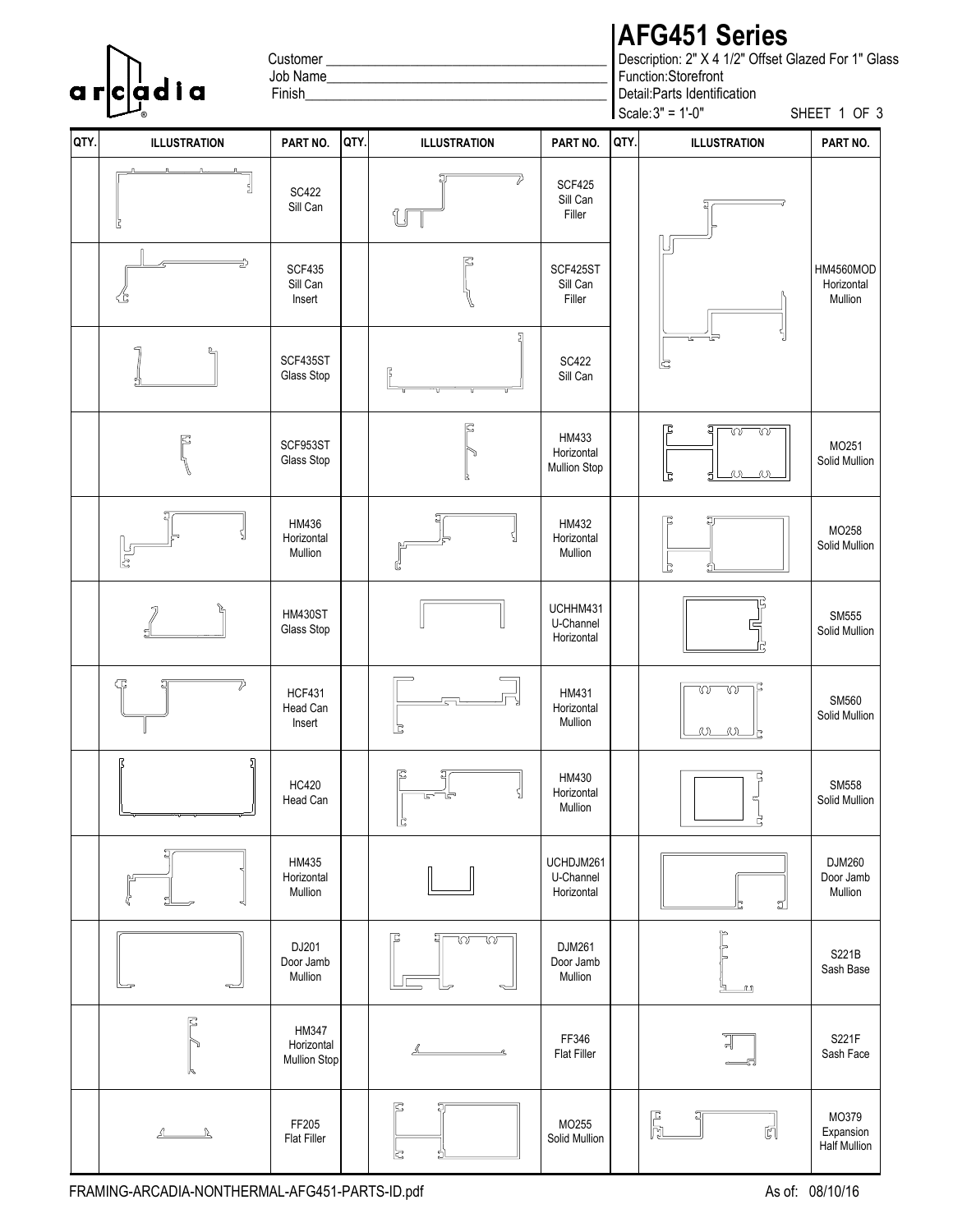Customer

# **AFG451 Series**

Scale: 3" = Function: Storefront Description: 2" X 4 1/2" Offset Glazed For 1" Glass Detail: Parts Identification **G451 Series**<br>ption: 2" X 4 1/2" Offset Glazed For 1" Glass<br>pn:Storefront<br>Parts Identification<br> $3" = 1'-0"$  SHEET 2 OF 3<br>ILLUSTRATION PART NO.

| QTY. | <b>ILLUSTRATION</b>            | PART NO.                              | QTY. | <b>ILLUSTRATION</b> | PART NO.                | QTY. | <b>ILLUSTRATION</b>                            | PART NO.                        |
|------|--------------------------------|---------------------------------------|------|---------------------|-------------------------|------|------------------------------------------------|---------------------------------|
|      | $\mathbb{Z}$                   | FF200<br><b>Flat Filler</b>           |      |                     | ICOC535<br>135° Corner  |      |                                                | OPG1999                         |
|      |                                | DJM265<br>Door Jamb<br>Mullion        |      |                     | T245<br>Tube            |      | $\overline{\phantom{a}}$<br>Y W                | HM4334<br>Glass Stop            |
|      | 티<br>Ŀ                         | DJM260<br>Door Jamb<br>Mullion        |      | B                   | IC462<br>Inside         |      | r<br>Fi<br>h                                   | MO379<br>Mullion                |
|      | ত্য<br>$\overline{\mathbb{C}}$ | <b>DJM261</b><br>Door Jamb<br>Mullion |      | <b>MA</b>           | Corner<br>Open Back     |      | R                                              | AD001<br>Adaptor                |
|      |                                | ICOC555<br>90° Corner                 |      |                     | IC461<br>Inside         |      |                                                | P125<br>Filler                  |
|      | S                              | OC463                                 |      | 니<br>5,             | Corner<br>Open Back     |      | $\begin{bmatrix} 1 & 1 \\ 1 & 1 \end{bmatrix}$ | AD250<br>Adaptor                |
|      | G)<br><u>ហ</u>                 | Open Back<br>Corner                   |      |                     | <b>HC440</b>            |      |                                                | <b>UCH201</b><br>Stop           |
|      | $\mathbb N$<br>Л<br>힠<br>记     | OC464<br>Open Back                    |      | Ľ<br>뒵              |                         |      | T                                              | S155<br>Stop                    |
|      | ₹                              | Corner                                |      | G                   | CT209                   |      | $\overline{\phantom{a}}$                       | S155BASE<br>Stop Base           |
|      | <u>lova</u>                    | 430CLIPX                              |      | $\sqrt{2}$          |                         |      |                                                |                                 |
|      |                                | CT459<br>Expansion<br>Mullion half    |      | lā<br>叼             | MO2550<br>Solid Mullion |      | SI<br>ᡃᡆ                                       | HM4324<br>Horizontal<br>Mullion |

Z:\01 UPDATED FILES\01 CAD\01 FRAMING\15 AFG451\SERIES\FRAMING-ARCADIA-NONTHERMAL-AFG451-PARTS-ID.DWG